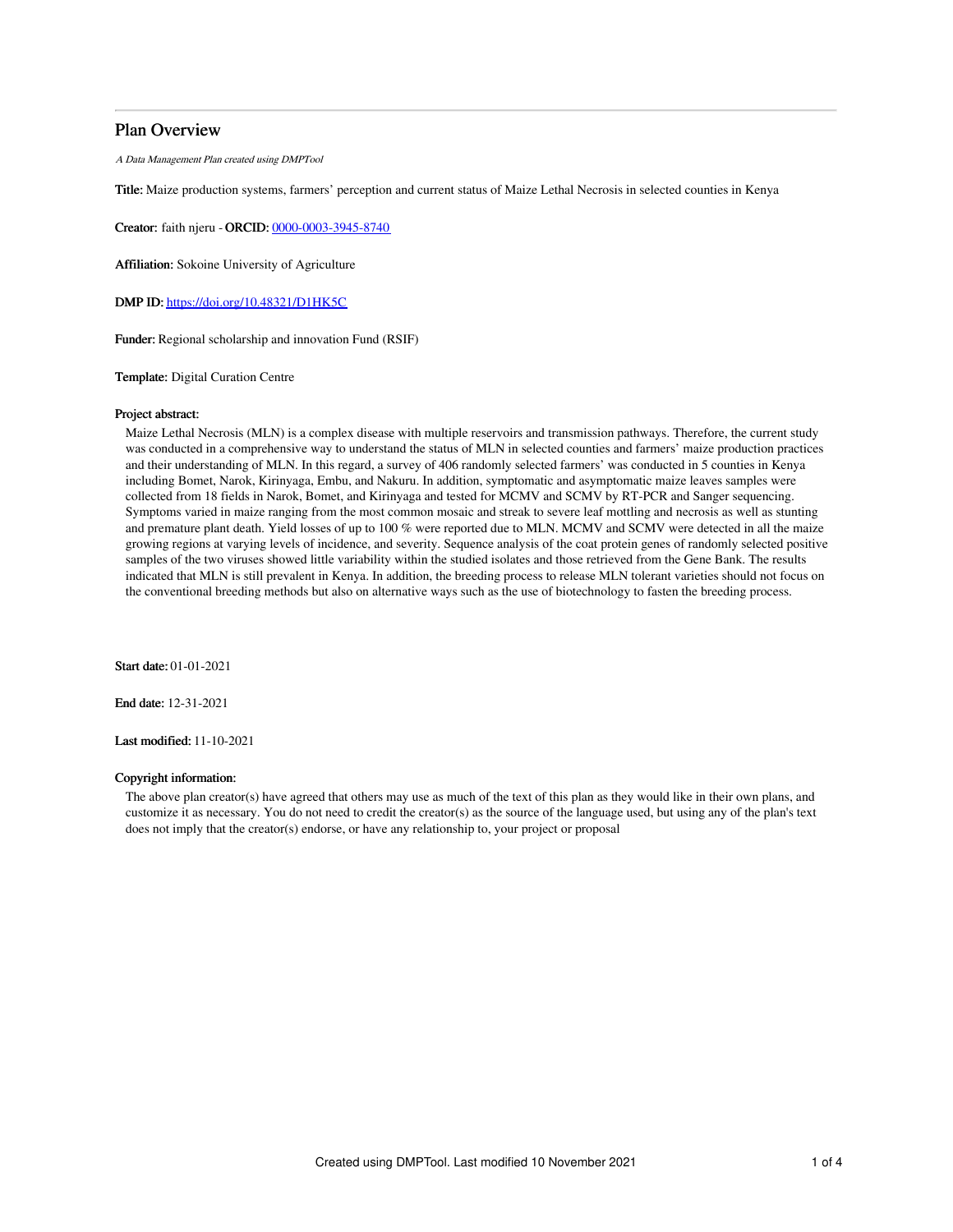# Maize production systems, farmers' perception and current status of Maize Lethal Necrosis in selected counties in Kenya

## Data Collection

## What data will you collect or create?

Quantitative and qualitative data to be input in excel Molecular biology data

#### How will the data be collected or created?

A participatory rural appraisal will be used where a set of questions will be set and asked, the inputs will be uploaded in an online data repositoty (https://kf.kobotoolbox.org) For the molecular work, leaf samples will be collected, analysed by PCR, cDNA synthesis and sanger sequencing

## Documentation and Metadata

## What documentation and metadata will accompany the data?

The questionnaire data will be stored in the Kobo toolbox under a defined username and password, the data will be uploaded in excel and frequency analysis, averages done. ANOVA analysis to test the variance in the data will be done in R, correlation test will also be done in R

The total nucleic acid will be extracted from the leaf samples for molecular analysis, using primers specific for the gene being target, PCR and cDNA synthesis will be done and results confirmed by agarose gel electrophoresis which will be saved as an image

positive samples will be sent for sanger sequencing, and the results analyzed by Finchtv and Bioedit, sequence analysis will be done by BLASTN and phylogenetic tree constructed in MegaX

## Ethics and Legal Compliance

## How will you manage any ethical issues?

#### The participants of the questionnaire will be anonymized,

Ethical clearance has been sought from the NACOSTI-Kenya, allowing for the conduct of the research in Kenya and also Sokoine University postgraduate board has given authorization for the conduction of this study

#### How will you manage copyright and Intellectual Property Rights (IP/IPR) issues?

The data belongs to faith njeru, any reuse of the data, permissions have to be sought from Faith

## Storage and Backup

## How will the data be stored and backed up during the research?

Data will be downloaded and stored in laptops, backup data is in the online repository of Kobo Collect

#### How will you manage access and security?

To access the data in the Kobo Collect app, one will need to login with a username and password

#### Selection and Preservation

Which data are of long-term value and should be retained, shared, and/or preserved? The sequencing data will be stored for future comparisons with other sequences

## What is the long-term preservation plan for the dataset?

to be determined

## Data Sharing

How will you share the data? The data will be shared through a manuscript write up

Are any restrictions on data sharing required?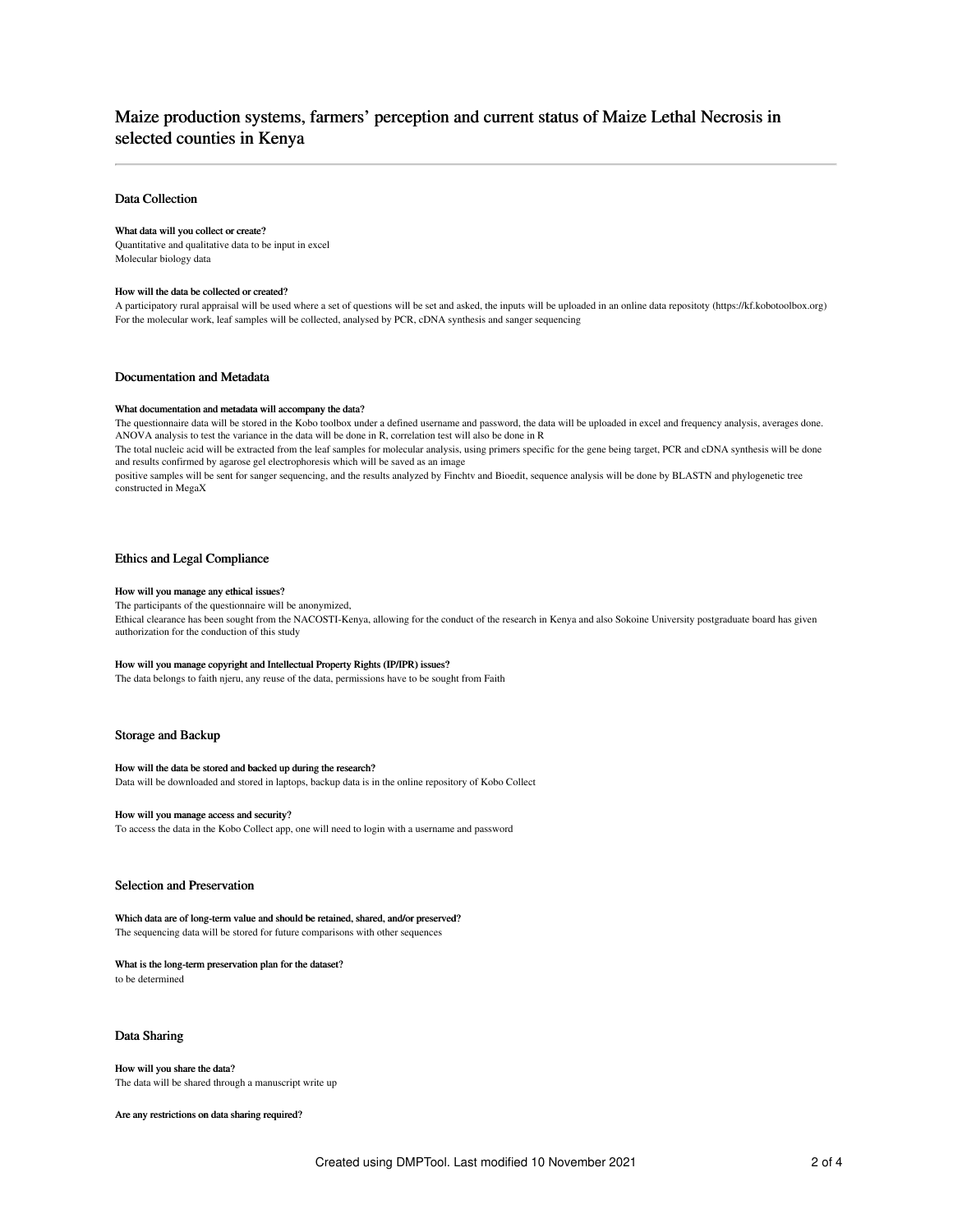no

# Responsibilities and Resources

#### Who will be responsible for data management?

faith njeru will be responsible for data management

## What resources will you require to deliver your plan?

none